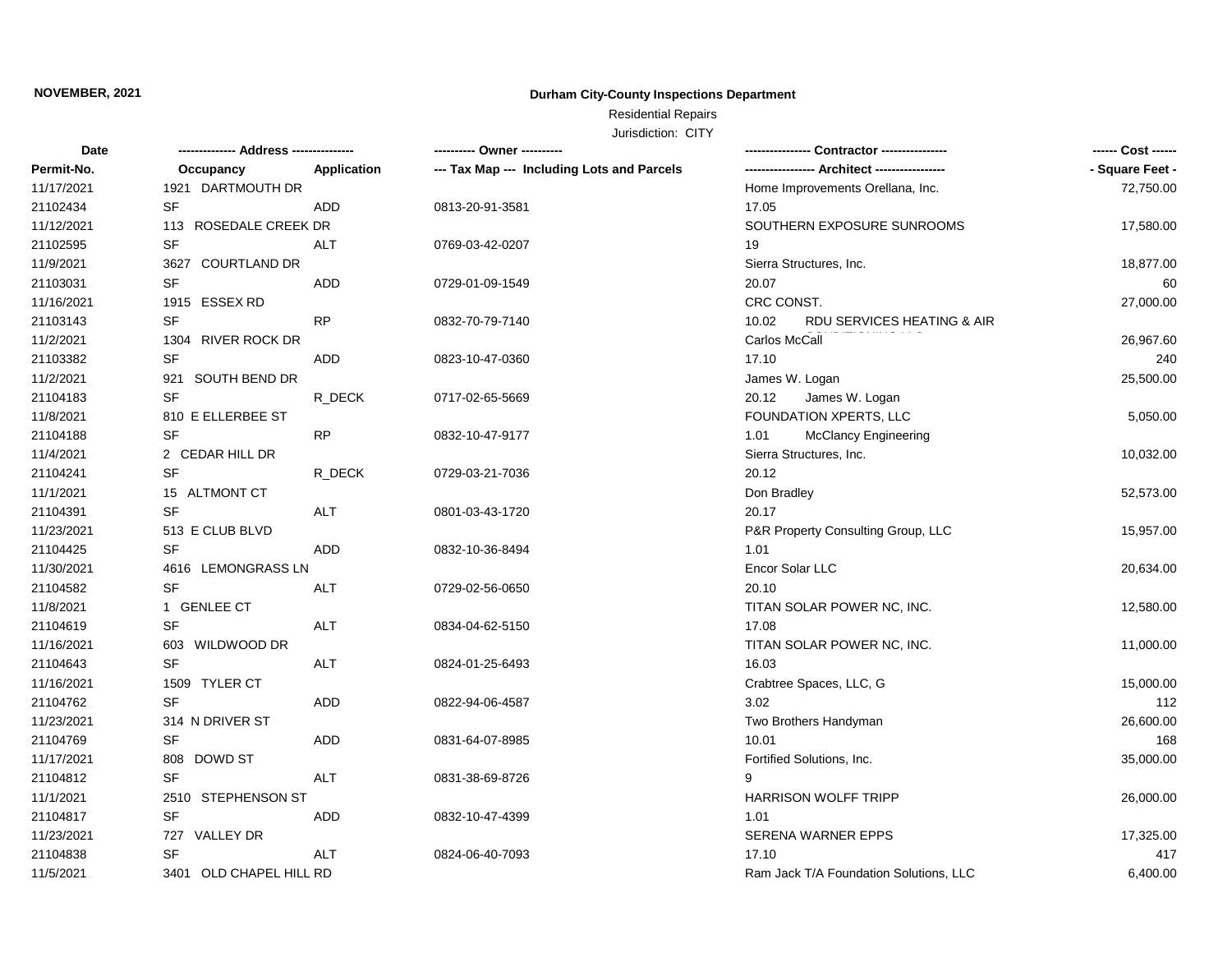## **Durham City-County Inspections Department**

# Residential Repairs

| Date       |                      |              | ---------- Owner ----------                | Contractor ---------------                            | ------ Cost ------ |
|------------|----------------------|--------------|--------------------------------------------|-------------------------------------------------------|--------------------|
| Permit-No. | Occupancy            | Application  | --- Tax Map --- Including Lots and Parcels |                                                       | - Square Feet -    |
| 21104884   | <b>SF</b>            | <b>RP</b>    | 0810-15-54-6740                            | 20.07                                                 |                    |
| 11/23/2021 | 2826 DEVON RD        |              |                                            | CQC Home - Custom Quality Carpentry LLC, T/A          | 143,868.00         |
| 21104903   | SF                   | <b>I_ALT</b> | 0810-70-38-2578                            | 20.08                                                 |                    |
| 11/12/2021 | 3312 WESTOVER RD     |              |                                            | White Building, Inc.                                  | 87,000.00          |
| 21104919   | SF                   | ADD          | 0719-01-39-1545                            | 20.08<br><b>Todd Addison Designs</b>                  | 633                |
| 11/5/2021  | 204 CARYWOOD DR      |              |                                            | Encor Solar LLC                                       | 17,608.00          |
| 21104949   | SF                   | <b>ALT</b>   | 0830-04-82-3200                            | 20.14                                                 |                    |
| 11/8/2021  | 1003 ALABAMA AVE     |              |                                            | Maple Associates LLC                                  | 139,000.00         |
| 21104954   | SF                   | <b>ALT</b>   | 0822-03-29-4423                            | 4.02<br><b>Michael Hurlbert</b>                       | 89                 |
| 11/4/2021  | 1604 PINECREST RD    |              |                                            | Aedan Workshop LLC                                    | 20,000.00          |
| 21104986   | <b>SF</b>            | R DECK       | 0811-15-53-6686                            | 6                                                     |                    |
| 11/17/2021 | 5519 PELHAM RD       |              |                                            | Carolina Restoration Services of North Carolina, Inc. | 109,032.00         |
| 21105002   | <b>SF</b>            | <b>RP</b>    | 0727-02-57-4022                            | 20.13                                                 |                    |
| 11/10/2021 | 3912 CHIPPENHAM RD   |              |                                            | Unified Custom Homes, Inc.                            | 252,123.17         |
| 21105005   | <b>SF</b>            | ADD          | 0709-02-98-9349                            | 20.08<br>Shaw Design Associates, P.A.                 |                    |
| 11/1/2021  | 1008 CUTHBERT LN     |              |                                            | ION DEVELOPER LLC                                     | 14,485.00          |
| 21105006   | SF                   | <b>ALT</b>   | 0758-03-14-7443                            | 20.28                                                 |                    |
| 11/23/2021 | 1811 BIVINS ST       |              |                                            | <b>GARUDA CUSTOM DECKS</b>                            | 24,275.00          |
| 21105049   | <b>SF</b>            | ADD          | 0821-13-23-2371                            |                                                       | 259                |
| 11/9/2021  | 5 INDIAN HEAD CT     |              |                                            | Groundworks North Carolina, LLC                       | 9,457.00           |
| 21105072   | <b>SF</b>            | I ALT        | 0759-03-23-7103                            | Groundworks North Carolina, LLC<br>18.05              |                    |
| 11/8/2021  | 5 ADLER CT           |              |                                            | Mark A. Romano, Jr.                                   | 9,840.00           |
| 21105108   | SF                   | <b>ALT</b>   | 0841-02-98-4815                            | 18.02                                                 |                    |
| 11/10/2021 | 1610 ROBINHOOD RD    |              |                                            | Kimberly Conen                                        | 5,000.00           |
| 21105121   | SF                   | ADD          | 0831-07-79-4543                            | 10.02                                                 |                    |
| 11/9/2021  | 209 GANYARD FARM WAY |              |                                            | VM Home Improvement, LLC                              | 28,210.00          |
| 21105125   | <b>SF</b>            | ADD          | 0841-04-82-6876                            | 18.04<br>Michael P Tutt                               |                    |
| 11/5/2021  | 2415 HURON ST        |              |                                            | ABSOLUTE CONSTRUCTION GROUP, LLC.                     | 147,700.00         |
| 21105130   | <b>SF</b>            | ADD          | 0821-17-02-0063                            | 6                                                     | 454                |
| 11/8/2021  | 1319 COUNTRY CLUB DR |              |                                            | Kenneth Patrick Boyle                                 | 35,935.00          |
| 21105154   | SF                   | ADD          | 0804-02-75-7843                            | 16.04                                                 | 280                |
| 11/4/2021  | 1207 GEARWOOD AVE    |              |                                            | Jamison Builders - James M. Daniels, T/A              | 22,500.00          |
| 21105157   | SF                   | <b>LALT</b>  | 0831-06-38-1803                            | 9                                                     |                    |
| 11/16/2021 | 422 VIVALDI DR       |              |                                            | <b>Great Day Improvements</b>                         | 38,843.00          |
| 21105159   | SF                   | ADD          | 0825-03-42-5068                            | 16.03<br>Eric Oetjen                                  |                    |
| 11/2/2021  | 3935 COLORADO AVE    |              |                                            | <b>Timothy Ellenson</b>                               | 42,000.00          |
| 21105170   | <b>SF</b>            | ALT          | 0709-02-96-1364                            | Rebecca Barbee<br>20.18                               | 243                |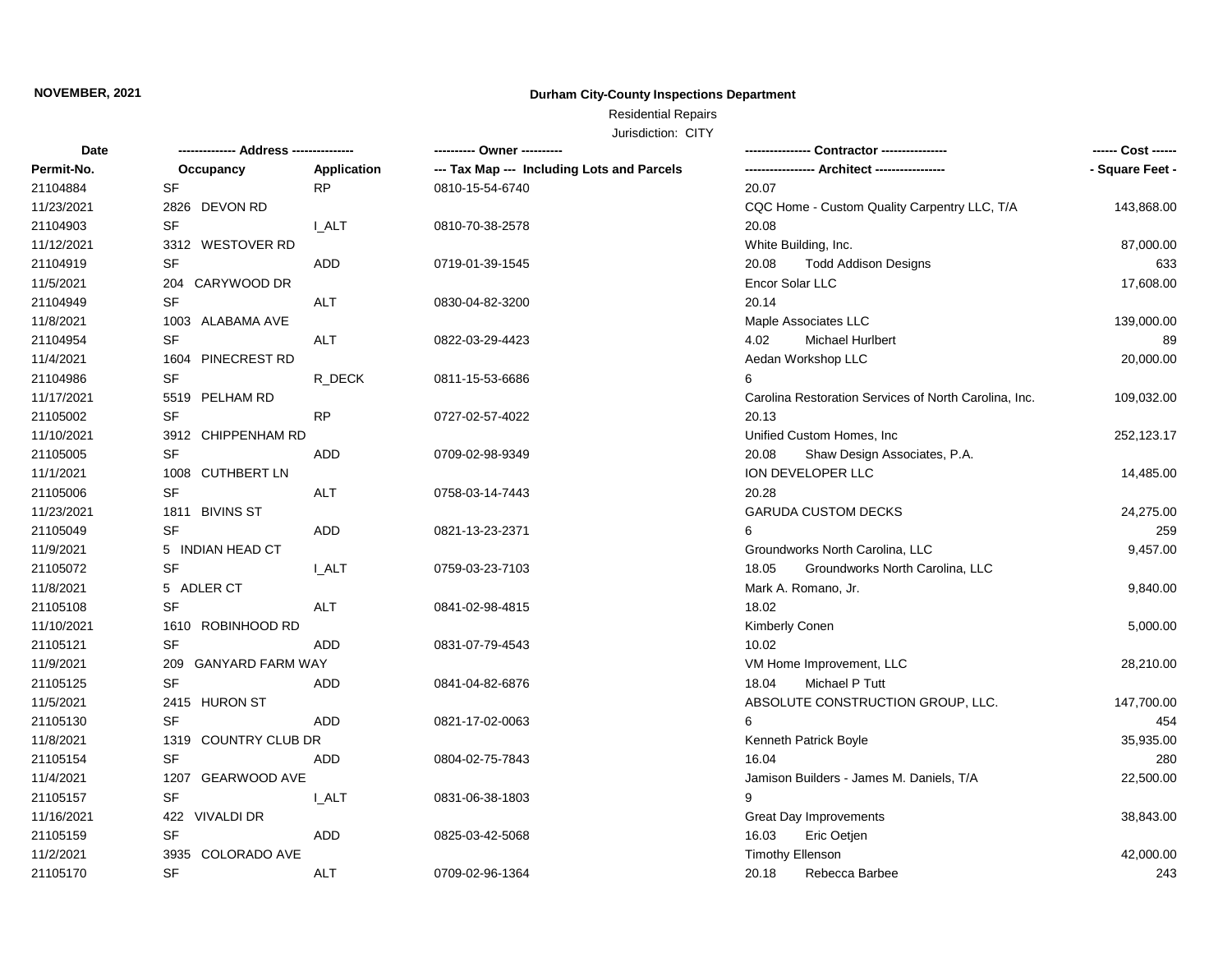## **Durham City-County Inspections Department**

# Residential Repairs

| <b>Date</b> | -------------- Address --------------- |              | ---------- Owner ----------                |                                        | ------ Cost ------ |
|-------------|----------------------------------------|--------------|--------------------------------------------|----------------------------------------|--------------------|
| Permit-No.  | Occupancy                              | Application  | --- Tax Map --- Including Lots and Parcels |                                        | - Square Feet -    |
| 11/5/2021   | 4 BUNKER HILL PL                       |              |                                            | <b>Egghead Real Estate</b>             | 80,000.00          |
| 21105174    | SF                                     | ADD          | 0802-02-85-2672                            | 17.06                                  |                    |
| 11/4/2021   | 2111 WOODROW ST                        |              |                                            | John Endicott                          | 800.00             |
| 21105197    | <b>SF</b>                              | <b>OT</b>    | 0822-09-15-7599                            | 4.01<br>P.E. Robbins P.E.              | 240                |
| 11/1/2021   | 5 CORDOBA ST                           |              |                                            | Ram Jack T/A Foundation Solutions, LLC | 4,700.00           |
| 21105203    | SF                                     | <b>RP</b>    | 0823-07-59-0587                            | 17.10                                  |                    |
| 11/19/2021  | DEEP WOOD CIR<br>4151                  |              |                                            | Tropical Painting & General Const. Co. | 19,852.00          |
| 21105233    | SF                                     | <b>ALT</b>   | 0810-17-11-6823                            | 20.16                                  |                    |
| 11/24/2021  | 4621<br><b>BROOKLANE DR</b>            |              |                                            | <b>DSM Builders Inc</b>                | 100,000.00         |
| 21105241    | SF                                     | <b>ADD</b>   | 0824-01-45-0734                            | 16.03                                  | 1236               |
| 11/22/2021  | 2703 INDIAN TRL                        |              |                                            | ION DEVELOPER LLC                      | 25,752.00          |
| 21105246    | SF                                     | <b>ALT</b>   | 0812-08-88-1181                            | 4.01                                   |                    |
| 11/2/2021   | 706 GASTON MANOR DR                    |              |                                            | SOUTHERN EXPOSURE SUNROOMS             | 18,908.00          |
| 21105255    | <b>SF</b>                              | <b>ALT</b>   | 0769-03-22-6625                            | 19                                     |                    |
| 11/2/2021   | 1010 SANTIAGO ST                       |              |                                            | SOUTHERN EXPOSURE SUNROOMS             | 16,980.00          |
| 21105257    | SF                                     | <b>ALT</b>   | 0758-03-23-0937                            | 20.28                                  |                    |
| 11/10/2021  | 5103 KEMMONT RD                        |              |                                            | CoCreations Construction & Design LLC  | 33,000.00          |
| 21105282    | <b>SF</b>                              | <b>ALT</b>   | 0729-04-72-9746                            | 20.10                                  |                    |
| 11/4/2021   | 1001 ROSEHILL AVE                      |              |                                            | NC Solar Now                           | 21,023.00          |
| 21105288    | <b>SF</b>                              | ALT          | 0822-13-13-2936                            | 4.02                                   |                    |
| 11/17/2021  | 1053 COMMACK DR                        |              |                                            | <b>KEVIN NORGAARD</b>                  | 16,500.00          |
| 21105295    | TH.                                    | <b>L_ALT</b> | 0749-57-33-3187                            | <b>KEVIN NORGAARD</b><br>18.09         | 339                |
| 11/16/2021  | 311 S LASALLE ST                       |              |                                            | Therma Seal Home Improvements L.L.C.   | 15,500.00          |
| 21105297    | R <sub>2</sub>                         | <b>RP</b>    | 0812-15-63-3874                            | 15.02                                  | 775                |
| 11/1/2021   | 3010 APPLING WAY                       |              |                                            | Ram Jack T/A Foundation Solutions, LLC | 8,300.00           |
| 21105305    | SF                                     | <b>RP</b>    | 0759-03-20-1789                            | 20.14                                  |                    |
| 11/4/2021   | 718 BIG TWIG LN                        |              |                                            | FREEDOM FOREVER NORTH CAROLINA, LLC    | 29,276.00          |
| 21105314    | <b>SF</b>                              | <b>ALT</b>   | 0841-14-22-6519                            | 18.02                                  |                    |
| 11/1/2021   | 7007 FALCONBRIDGE RD                   |              |                                            | Michael Anthony Plummer                | 10,000.00          |
| 21105324    | <b>SF</b>                              | R DECK       | 0708-03-24-9206                            | 20.12<br>Michael Anthony Plummer       |                    |
| 11/23/2021  | 622 HANSON RD                          |              |                                            | Almira Gannaban                        | 5,000.00           |
|             |                                        |              |                                            | 20.10                                  |                    |
| 21105335    | SF                                     | R DECK       | 0729-02-57-6370                            |                                        |                    |
| 11/1/2021   | 327 IBIS LN                            |              |                                            | Ram Jack T/A Foundation Solutions, LLC | 4,250.00           |
| 21105337    | <b>SF</b>                              | <b>RP</b>    | 0769-01-15-1137                            | 19                                     |                    |
| 11/12/2021  | 323 CLARK ST                           |              |                                            | <b>MIC Construction</b>                | 1,000.00           |
| 21105340    | SF                                     | DEM          | 0832-13-03-1154                            | 3.02                                   |                    |
| 11/10/2021  | 3912 OLD CHAPEL HILL RD                |              |                                            | SCHREIBER CONSTRUCTION                 | 3,500.00           |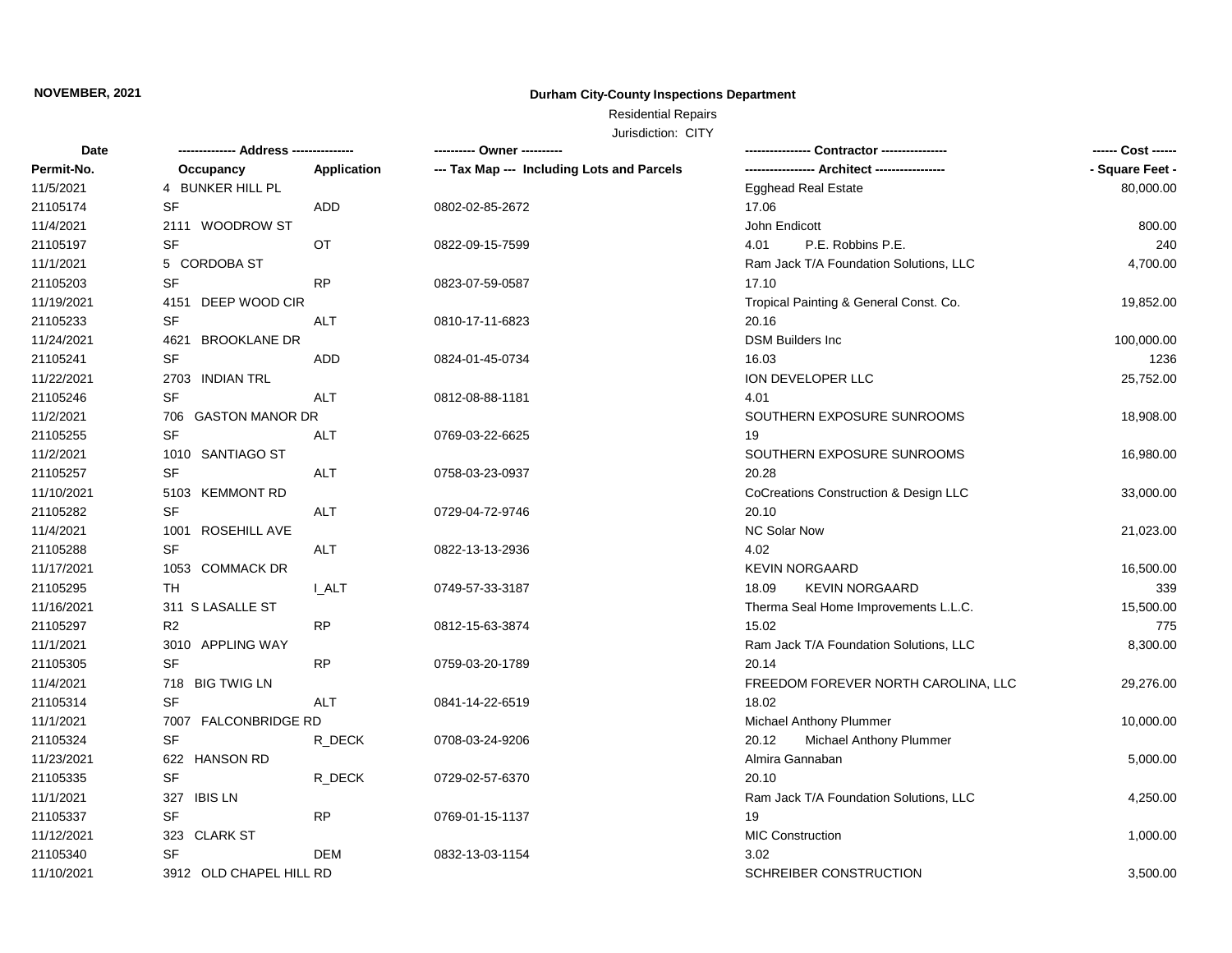## **Durham City-County Inspections Department**

# Residential Repairs

| Date       | -------------- Address --------------- |              | ---------- Owner ----------                | - Contractor ---------------            | ------ Cost ------ |
|------------|----------------------------------------|--------------|--------------------------------------------|-----------------------------------------|--------------------|
| Permit-No. | Occupancy                              | Application  | --- Tax Map --- Including Lots and Parcels |                                         | - Square Feet -    |
| 21105342   | SF                                     | R_DECK       | 0810-21-07-5950                            | 20.16                                   |                    |
| 11/9/2021  | 2806 S ROXBORO ST                      |              |                                            | Michael Richert                         | 1,000.00           |
| 21105343   | SF                                     | <b>DEM</b>   | 0820-10-25-7226                            | 20.09                                   | 728                |
| 11/10/2021 | 4 HAMPSHIRE CT                         |              |                                            | <b>Andrew T Bruce</b>                   | 1,150.00           |
| 21105344   | SF                                     | OT.          | 0718-02-78-0075                            | 20.11                                   |                    |
| 11/30/2021 | 721 LIBERTY ST                         |              |                                            | GPS Home Services LLC                   | 1,000.00           |
| 21105363   | $\ensuremath{\mathsf{SF}}\xspace$      | <b>DEM</b>   | 0831-10-36-0327                            | 11                                      |                    |
| 11/9/2021  | 1020 HOMER ST                          |              |                                            | Edwin Armando Castellon                 | 191,162.00         |
| 21105367   | SF                                     | ADD          | 0821-14-42-4997                            | $\overline{7}$                          |                    |
| 11/4/2021  | 14 PRESTWICK PL                        |              |                                            | <b>SETH MCKEE</b>                       | 12,500.00          |
| 21105369   | <b>SF</b>                              | <b>ALT</b>   | 0812-01-17-1501                            | 17.06                                   |                    |
| 11/4/2021  | 707 SOUTH BEND DR                      |              |                                            | Carl and Debbie Dowdy                   | 8,000.00           |
| 21105385   | SF                                     | <b>ALT</b>   | 0717-02-66-1192                            | 20.12                                   | 196                |
| 11/9/2021  | 2302 OTIS ST                           |              |                                            | HABITAT FOR HUMANITY OF DURHAM INC.     | 6,000.00           |
| 21105386   | SF                                     | <b>RP</b>    | 0820-08-78-5886                            | 13.03<br>HABITAT FOR HUMANITY OF DURHAM |                    |
| 11/4/2021  | 519 POPLAR ST                          |              |                                            | ABSOLUTE CONSTRUCTION GROUP, LLC.       | 18,000.00          |
| 21105389   | <b>SF</b>                              | I ALT        | 0850-02-76-8271                            | 18.05                                   |                    |
| 11/9/2021  | 6 PINEY RIDGE CT                       |              |                                            | <b>EVOLUTIONARY DECKING</b>             | 28,521.00          |
| 21105390   | <b>SF</b>                              | ADD          | 0814-04-83-9021                            | 17.07                                   | 234                |
| 11/24/2021 | 1416 RUFFIN ST                         |              |                                            | CKT SERVICES, LLC.                      | 54,000.00          |
| 21105396   | SF                                     | ALT          | 0822-16-84-7099                            | 3.02                                    | 252                |
| 11/4/2021  | 222 MORNINGSIDE DR                     |              |                                            | Andrea Ortiz                            | 20,000.00          |
| 21105408   | <b>SF</b>                              | <b>I_ALT</b> | 0719-04-94-9302                            | 20.11                                   | 658                |
| 11/9/2021  | 2823 S ROXBORO ST                      |              |                                            | MCKINNON, WILLIAM E                     | 5,176.00           |
| 21105412   | <b>SF</b>                              | ALT          | 0820-24-78-5252                            | 20.09                                   |                    |
| 11/1/2021  | 2219 GABLEFIELD LN                     |              |                                            | Freys Building & Remodeling Company     | 28,900.00          |
| 21105424   | <b>SF</b>                              | <b>I_ALT</b> | 0729-03-33-8805                            | 20.10                                   |                    |
| 11/4/2021  | 3116 MANCHESTER DR                     |              |                                            | Groundworks North Carolina, LLC         | 15,058.00          |
| 21105425   | <b>SF</b>                              | <b>RP</b>    | 0820-06-23-3379                            | 20.07                                   |                    |
| 11/4/2021  | 611 WELLINGHAM DR                      |              |                                            | Groundworks North Carolina, LLC         | 5,125.00           |
| 21105426   | <b>SF</b>                              | <b>RP</b>    | 0728-03-24-5322                            | 20.12                                   |                    |
| 11/9/2021  | 2416 BONNIE BRAE RD                    |              |                                            | The Bath Shop                           | 48,000.00          |
| 21105442   | SF                                     | ALT          | 0759-03-04-8436                            | 18.05                                   |                    |
| 11/4/2021  | 1319 S ALSTON AVE                      |              |                                            | 962 Properties, LLC                     | 80,000.00          |
| 21105444   | <b>SF</b>                              | <b>ALT</b>   | 0830-19-54-2775                            | 14                                      |                    |
| 11/5/2021  | 3815 MISSELL RD                        |              |                                            | Encor Solar LLC                         | 21,129.00          |
| 21105450   | SF                                     | <b>ALT</b>   | 0820-01-40-4095                            | 20.10                                   |                    |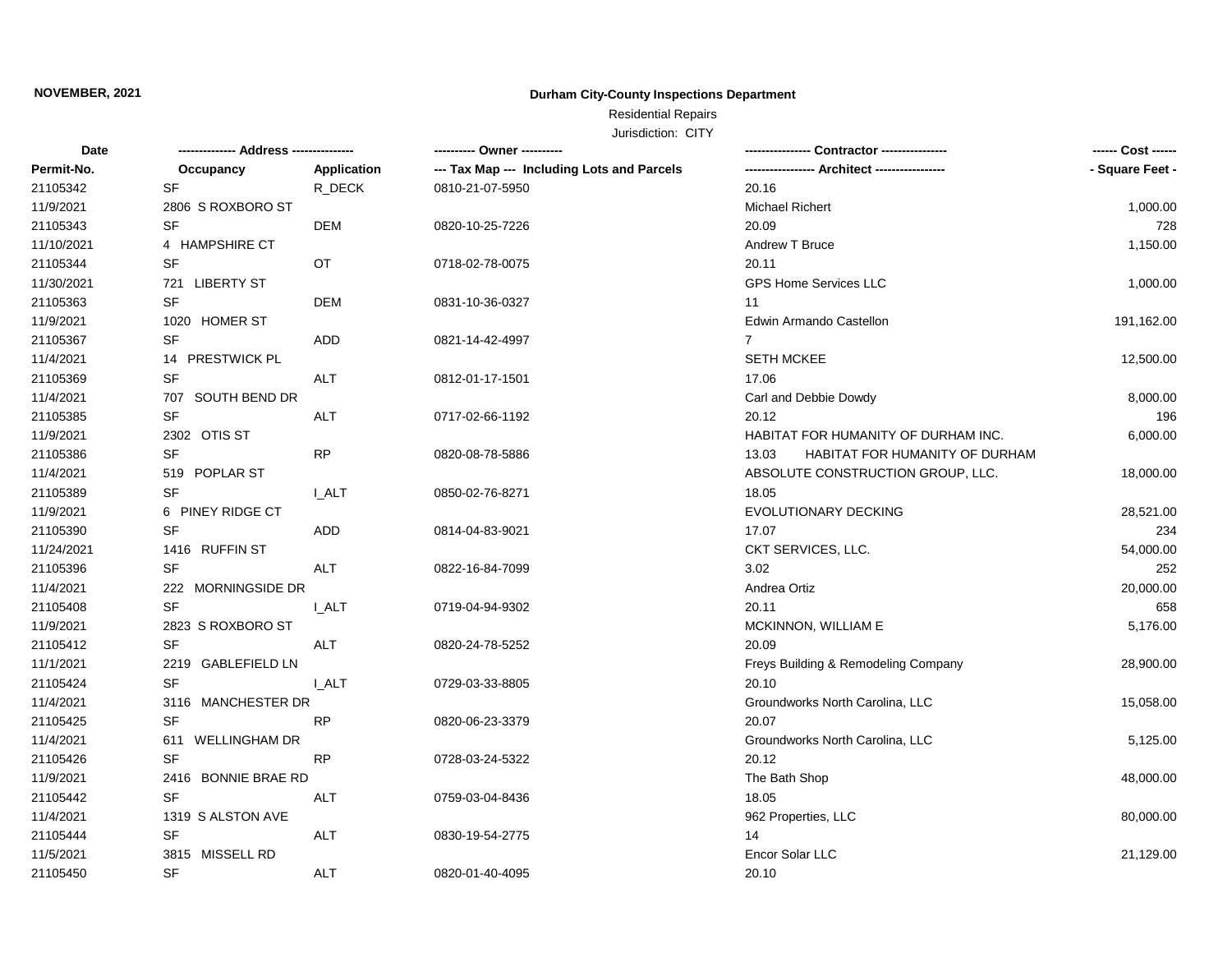## **Durham City-County Inspections Department**

# Residential Repairs

| Date       | -------------- Address --------------- |              |                                            | Contractor ----------------                 |                 |
|------------|----------------------------------------|--------------|--------------------------------------------|---------------------------------------------|-----------------|
| Permit-No. | Occupancy                              | Application  | --- Tax Map --- Including Lots and Parcels |                                             | - Square Feet - |
| 11/4/2021  | 1218 GASTON MANOR DR                   |              |                                            | SOUTHERN EXPOSURE SUNROOMS                  | 18,739.00       |
| 21105451   | SF                                     | ALT          | 0769-04-53-1117                            | 19                                          |                 |
| 11/22/2021 | 710 NORTH ST                           |              |                                            | Concept 8, LLC                              | 1,000.00        |
| 21105464   | <b>SF</b>                              | <b>DEM</b>   | 0831-05-09-3419                            | 8.02                                        | 1280            |
| 11/4/2021  | 1927 CECIL ST                          |              |                                            | Ram Jack T/A Foundation Solutions, LLC      | 4,330.00        |
| 21105465   | SF                                     | <b>RP</b>    | 0820-08-79-7098                            | 13.03                                       |                 |
| 11/12/2021 | 3809 TREMONT DR                        |              |                                            | Ram Jack T/A Foundation Solutions, LLC      | 3,600.00        |
| 21105466   | SF                                     | <b>RP</b>    | 0812-01-25-0037                            | 17.06                                       |                 |
| 11/4/2021  | 6 S NIPPER CT                          |              |                                            | Ram Jack T/A Foundation Solutions, LLC      | 10,900.00       |
| 21105467   | <b>SF</b>                              | <b>RP</b>    | 0833-20-82-6550                            | 18.01                                       |                 |
| 11/4/2021  | 904 DEMERIUS ST                        |              |                                            | A.G. BUILDERS                               | 198,281.00      |
| 21105468   | <b>SF</b>                              | <b>I_ALT</b> | 0822-16-73-7444                            | 3.02                                        |                 |
| 11/4/2021  | 1017 MONMOUTH AVE                      |              |                                            | A.G. BUILDERS                               | 176,602.00      |
| 21105469   | <b>SF</b>                              | I ALT        | 0822-19-61-6232                            | 3.02                                        |                 |
| 11/4/2021  | 814 LANCASTER ST                       |              |                                            | A.G. BUILDERS                               | 118,676.00      |
| 21105470   | SF                                     | <b>LALT</b>  | 0822-15-52-6895                            | 3.01                                        |                 |
| 11/4/2021  | 2022 PERSHING ST                       |              |                                            | CROWN CONSTRUCTION LLC                      | 56,443.00       |
| 21105471   | SF                                     | ALT          | 0822-09-26-4429                            | 4.01                                        |                 |
| 11/10/2021 | 706 CROSS TIMBERS DR                   |              |                                            | Nicholas Danyluk                            | 19,000.00       |
| 21105479   | <b>SF</b>                              | ALT          | 0719-04-80-8866                            | 20.11                                       | 393             |
| 11/4/2021  | 4404 CHESHIRE CT                       |              |                                            | Katz Construction, LLC                      | 55,000.00       |
| 21105481   | SF                                     | I ALT        | 0803-04-93-4375                            | 17.07                                       |                 |
| 11/10/2021 | 1822 NORTHGATE ST                      |              |                                            | <b>Little Corner Construction</b>           | 17,850.00       |
| 21105489   | <b>SF</b>                              | <b>RP</b>    | 0822-12-96-9458                            | 1.02                                        |                 |
| 11/4/2021  | 1013 MEADOW POND DR                    |              |                                            | Blue Raven Solar LLC                        | 17,280.00       |
| 21105492   | <b>SF</b>                              | <b>ALT</b>   | 0769-04-62-1985                            | 19                                          |                 |
| 11/4/2021  | 1018 WOOD OWL WAY                      |              |                                            | Blue Raven Solar LLC                        | 11,880.00       |
| 21105493   | <b>SF</b>                              | ALT          | 0800-58-98-3073                            | 20.17                                       |                 |
| 11/10/2021 | 2521 HOLLOWAY ST                       |              |                                            | <b>GPS Home Services LLC</b>                | 99,500.00       |
| 21105496   | <b>SF</b>                              | <b>OT</b>    | 0841-10-25-5344                            | 18.02<br>LLG ARCHITECTURE                   | 798             |
| 11/30/2021 | 2002 RIDDLE RD                         |              |                                            | Holcomb Demolition, Inc., Cecil             | 1,000.00        |
| 21105498   | <b>SF</b>                              | <b>DEM</b>   | 0830-32-38-7349                            | 20.10                                       | 864             |
| 11/4/2021  | 2718 SPENCER ST                        |              |                                            | FOX GENERAL CONTRACTING                     | 367,798.00      |
| 21105501   | <b>SF</b>                              | <b>ALT</b>   | 0811-19-52-5040                            | <b>CENTER STUDIO ARCHITECTURE</b><br>6      |                 |
| 11/8/2021  | 2802 WELCOME DR                        |              |                                            | YES SOLAR SOLUTIONS - CATE ASSOCIATES, INC. | 41,615.00       |
| 21105512   | SF                                     | ALT          | 0811-13-04-3209                            | 20.17                                       |                 |
| 11/10/2021 | 1604 PINECREST RD                      |              |                                            | Aedan Workshop LLC                          | 12,000.00       |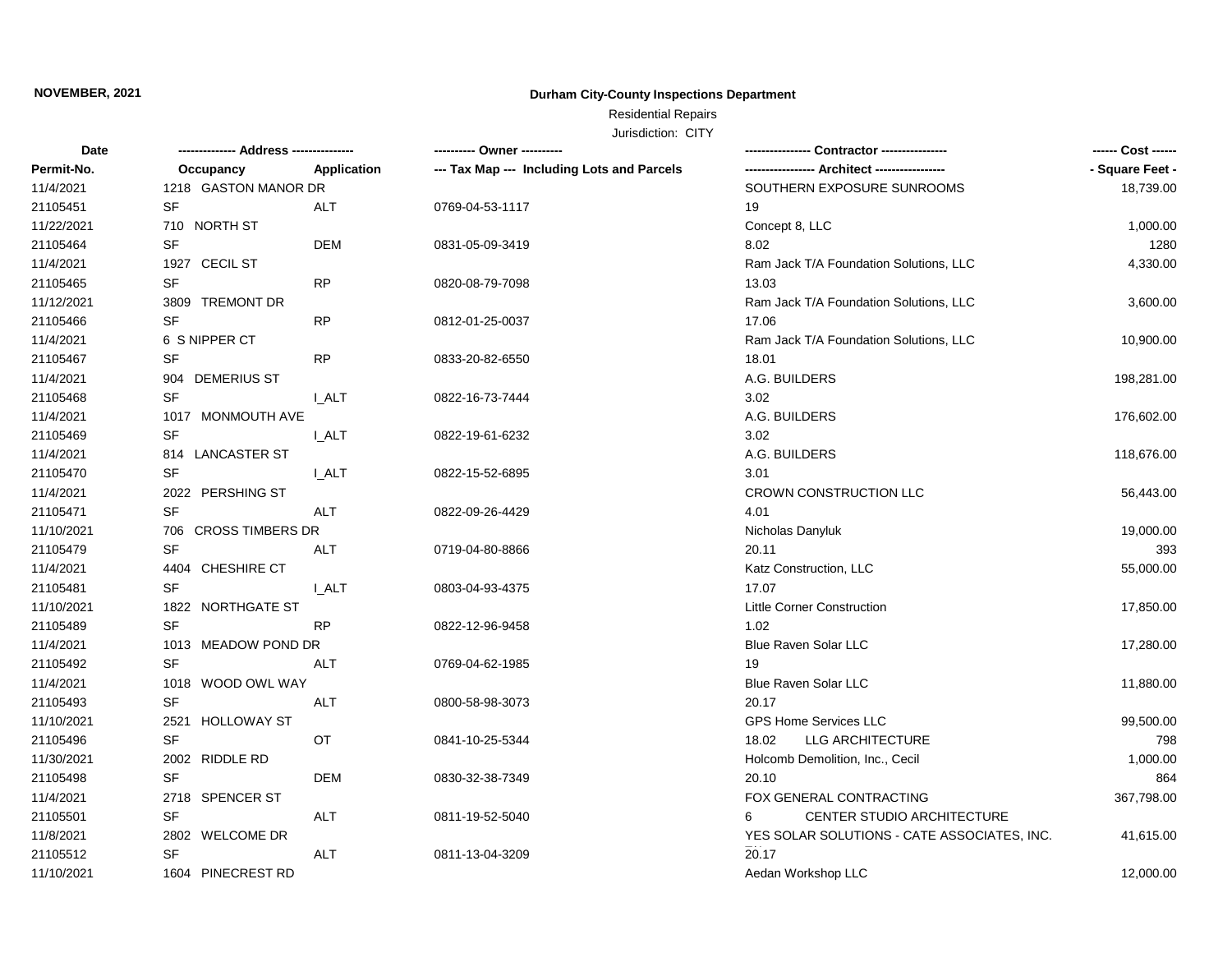## **Durham City-County Inspections Department**

# Residential Repairs

| <b>Date</b> | -------------- Address --------------- |              | ---------- Owner ----------                |                                              | ------ Cost ------ |
|-------------|----------------------------------------|--------------|--------------------------------------------|----------------------------------------------|--------------------|
| Permit-No.  | Occupancy                              | Application  | --- Tax Map --- Including Lots and Parcels | --- Architect -----------------              | - Square Feet -    |
| 21105516    | SF                                     | OT           | 0811-15-53-6686                            | Aedan Workshop LLC<br>6                      |                    |
| 11/10/2021  | 519 TALL OAKS DR                       |              |                                            | Ram Jack T/A Foundation Solutions, LLC       | 3,600.00           |
| 21105518    | SF                                     | ALT          | 0729-03-13-6543                            | 20.11                                        |                    |
| 11/8/2021   | 4106 LILLINGTON DR                     |              |                                            | Ram Jack T/A Foundation Solutions, LLC       | 18,300.00          |
| 21105519    | TH                                     | <b>ALT</b>   | 0833-01-36-4823                            | 17.09                                        |                    |
| 11/10/2021  | 2300 ALABAMA AVE                       |              |                                            | CQC Home - Custom Quality Carpentry LLC, T/A | 63,911.00          |
| 21105523    | SF                                     | R DECK       | 0822-08-25-5188                            | 4.01                                         |                    |
| 11/10/2021  | 4801 HIGHGATE DR                       |              |                                            | <b>Austin Clifford Anderson</b>              | 5,000.00           |
| 21105525    | <b>SF</b>                              | ALT          | 0718-02-68-7546                            | 20.11                                        |                    |
| 11/16/2021  | 216 W GEER ST                          |              |                                            | FERNANDO BERRIOS                             | 18,000.00          |
| 21105527    | SF                                     | OT           | 0832-00-43-0667                            | 2                                            |                    |
| 11/9/2021   | 3009 BEXLEY AVE                        |              |                                            | CoCreations Construction & Design LLC        | 45,920.00          |
| 21105535    | SF                                     | <b>I_ALT</b> | 0810-12-86-9850                            | 20.15                                        |                    |
| 11/10/2021  | 1502 ANTHOLOGY DR                      |              |                                            | Varnado Kitchen & Baths                      | 8,076.00           |
| 21105542    | <b>SF</b>                              | <b>I_ALT</b> | 0758-03-22-9770                            | 20.28                                        |                    |
| 11/9/2021   | 2410 AZALEA DR                         |              |                                            | 8MSolar LLC                                  | 19,342.00          |
| 21105543    | <b>SF</b>                              | ALT          | 0759-04-05-5522                            | 18.09                                        |                    |
| 11/8/2021   | 16 FOREST OAKS DR                      |              |                                            | Groundworks North Carolina, LLC              | 18,500.00          |
| 21105544    | <b>SF</b>                              | RP.          | 0812-01-15-7797                            | 17.06                                        |                    |
| 11/22/2021  | 3113 SYNNOTTS PL                       |              |                                            | Sierra Structures, Inc.                      | 25,266.00          |
| 21105547    | SF                                     | ADD          | 0814-50-47-4936                            | 17.07                                        |                    |
| 11/8/2021   | 2823 DEKALB ST                         |              |                                            | Ram Jack T/A Foundation Solutions, LLC       | 7,560.00           |
| 21105552    | <b>SF</b>                              | <b>RP</b>    | 0811-19-60-4665                            | 20.17                                        |                    |
| 11/12/2021  | 1411 GOLDEN EAGLE DR                   |              |                                            | PURE ENERGY, LLC.                            | 5,164.80           |
| 21105553    | SF                                     | ALT          | 0852-03-43-5677                            | 18.04                                        |                    |
| 11/9/2021   | 913 CHESTER ST                         |              |                                            | Blue Raven Solar LLC                         | 21,276.00          |
| 21105560    | <b>SF</b>                              | ALT          | 0831-47-52-9506                            | 10.01                                        |                    |
| 11/8/2021   | 2204 MAGNOLIA TREE LN                  |              |                                            | Encor Solar LLC                              | 14,740.00          |
| 21105564    | SF                                     | ALT          | 0830-04-61-5171                            | 20.14                                        |                    |
| 11/10/2021  | 4007 LUDGATE DR                        |              |                                            | Encor Solar LLC                              | 21,097.00          |
| 21105570    | <b>SF</b>                              | ALT          | 0820-19-70-0180                            | 20.10                                        |                    |
| 11/10/2021  | 3225 STANFORD DR                       |              |                                            | <b>NC Solar Now</b>                          | 20,936.00          |
| 21105575    | SF                                     | ALT          | 0810-12-95-2565                            | 20.07                                        |                    |
| 11/16/2021  | 2410 SPARWOOD DR                       |              |                                            | CQC Home - Custom Quality Carpentry LLC, T/A | 148,274.00         |
| 21105576    | <b>SF</b>                              | ADD          | 0803-04-51-0898                            | 17.07                                        |                    |
| 11/10/2021  | 1008 MINERVA AVE                       |              |                                            | Project 9 Designs L.L.C.                     | 77,115.00          |
| 21105578    | <b>SF</b>                              | <b>I_ALT</b> | 0822-19-60-9633                            | 3.02<br><b>Taylored Spaces</b>               |                    |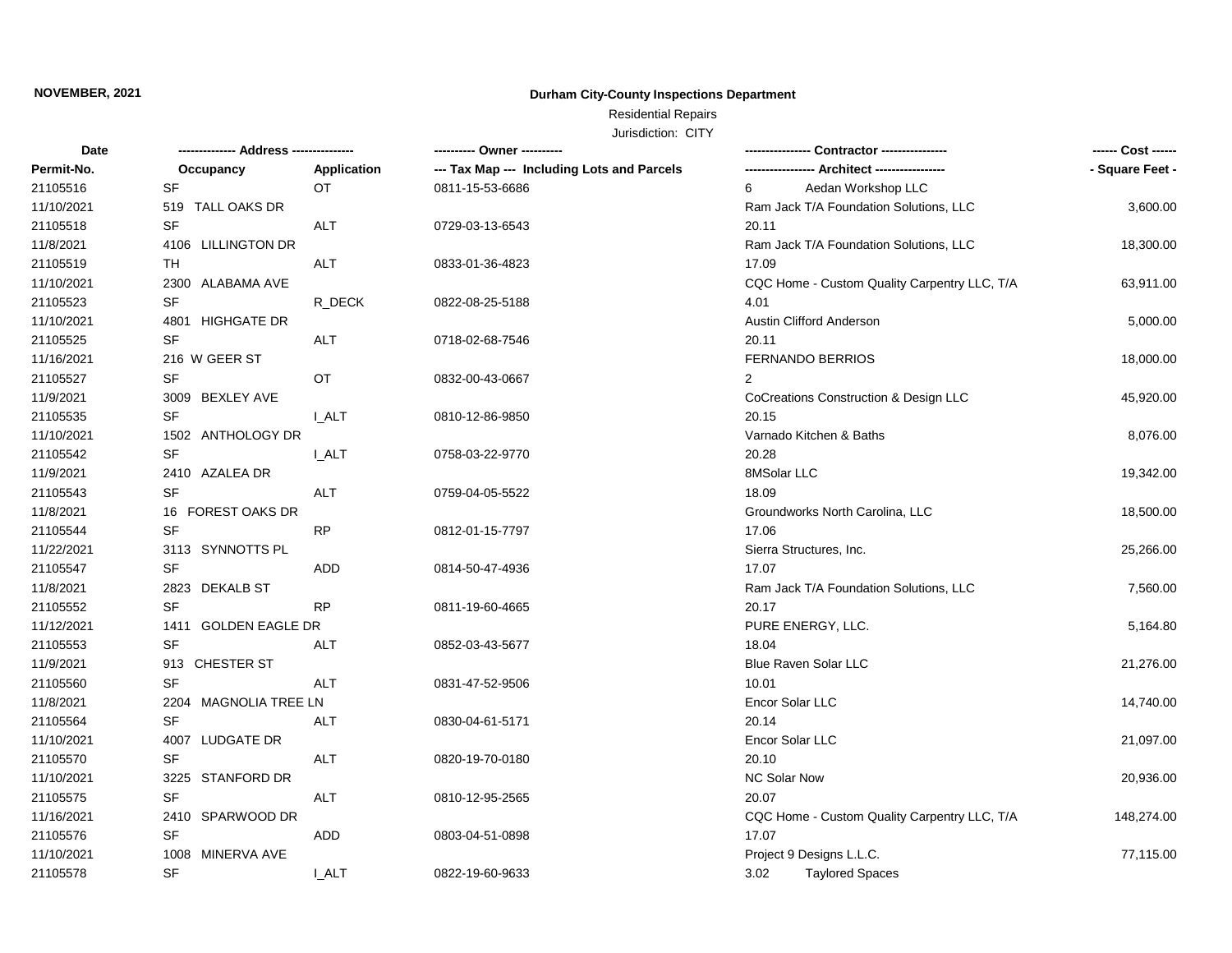## **Durham City-County Inspections Department**

# Residential Repairs

| Date       | ------------- Address -------------- |                    | --------- Owner ----------                 |                                              | ------ Cost ------ |
|------------|--------------------------------------|--------------------|--------------------------------------------|----------------------------------------------|--------------------|
| Permit-No. | Occupancy                            | <b>Application</b> | --- Tax Map --- Including Lots and Parcels |                                              | - Square Feet -    |
| 11/23/2021 | 1105 GRANGERFORD CT                  |                    |                                            | Tant Building Group Inc                      | 11,000.00          |
| 21105585   | SF                                   | I_ALT              | 0748-85-70-6991                            | 20.28                                        |                    |
| 11/23/2021 | 408 W KNOX ST                        |                    |                                            | <b>JAM CAROLINA EXTERIORS</b>                | 118,000.00         |
| 21105589   | SF                                   | <b>ADD</b>         | 0832-13-03-0678                            | 3.02<br>Steven Joseph                        | 251                |
| 11/24/2021 | 237 MONTICELLO AVE                   |                    |                                            | RENOVATION INNOVATION CHRISTOPHER            | 55,000.00          |
| 21105593   | <b>SF</b>                            | <b>ADD</b>         | 0820-09-27-1023                            | 20.07                                        | 324                |
| 11/15/2021 | 1702 MEETING ST                      |                    |                                            | <b>NC Solar Now</b>                          | 14,564.00          |
| 21105595   | <b>SF</b>                            | <b>ALT</b>         | 0812-08-88-3216                            | 4.01                                         |                    |
| 11/23/2021 | 2317 W CLUB BLVD                     |                    |                                            | SOUTHERN ENERGY MANAGEMENT, INC              | 28,210.00          |
| 21105596   | SF                                   | <b>ALT</b>         | 0822-09-05-3115                            | 4.01                                         |                    |
| 11/12/2021 | 3509 GOLDEN HEATHER DR               |                    |                                            | SOUTHERN ENERGY MANAGEMENT, INC              | 14,900.00          |
| 21105597   | <b>SF</b>                            | <b>ALT</b>         | 0814-04-83-0703                            | 17.07                                        |                    |
| 11/15/2021 | 4117 THETFORD RD                     |                    |                                            | NC Solar Now                                 | 6,500.00           |
| 21105598   | <b>SF</b>                            | <b>ALT</b>         | 0719-01-05-5618                            | 20.18                                        |                    |
| 11/16/2021 | 1401 HEMLOCK HILL DR                 |                    |                                            | Sierra Structures, Inc.                      | 29,243.00          |
| 21105601   | SF                                   | R_DECK             | 0850-03-21-9310                            | 18.05                                        | 384                |
| 11/16/2021 | 420 JEROME RD                        |                    |                                            | <b>Blue Raven Solar LLC</b>                  | 12,960.00          |
| 21105604   | <b>SF</b>                            | ALT                | 0739-17-71-4827                            | 20.26                                        |                    |
| 11/24/2021 | 2106 WILSHIRE DR                     |                    |                                            | Project 9 Designs L.L.C.                     | 145,000.00         |
| 21105614   | SF                                   | <b>ADD</b>         | 0820-06-49-9724                            |                                              | 356                |
| 11/23/2021 | 12 ALTMONT CT                        |                    |                                            | Groundworks North Carolina, LLC              | 6,819.00           |
| 21105615   | SF                                   | RP                 | 0801-43-46-2533                            | 20.17                                        |                    |
| 11/17/2021 | 3827 SOMERSET DR                     |                    |                                            | CQC Home - Custom Quality Carpentry LLC, T/A | 144,852.00         |
| 21105618   | <b>SF</b>                            | ADD                | 0719-01-28-6915                            | 20.08                                        |                    |
| 11/17/2021 | 11 GREYSTONE CT                      |                    |                                            | Structurally Speaking, LLC                   | 24,414.00          |
| 21105621   | <b>SF</b>                            | <b>ADD</b>         | 0729-03-11-5900                            | 20.11                                        |                    |
| 11/16/2021 | 519 WALTON ST                        |                    |                                            | S & R General Contracting                    | 23,700.00          |
| 21105625   | <b>SF</b>                            | <b>ALT</b>         | 0841-62-13-5565                            | 18.02                                        |                    |
| 11/15/2021 | 1623 TIMBER WOLF DR                  |                    |                                            | YES SOLAR SOLUTIONS - CATE ASSOCIATES, INC.  | 22,542.00          |
| 21105626   | SF                                   | <b>ALT</b>         | 0718-03-40-2285                            | 20.12                                        |                    |
| 11/24/2021 | 4123 TROTTER RIDGE RD                |                    |                                            | Architrave Construction, Inc.                | 175,880.00         |
| 21105629   | SF                                   | R DECK             | 0719-03-02-2534                            | 20.18                                        |                    |
| 11/16/2021 | 3819 CHURCHILL CIR                   |                    |                                            | <b>Baggett Brothers Contracting</b>          | 10,000.00          |
| 21105639   | <b>SF</b>                            | <b>DEM</b>         | 0719-01-38-1800                            | 20.08                                        | 2619               |
| 11/15/2021 | 2718 ASHE ST                         |                    |                                            | HABITAT FOR HUMANITY OF DURHAM INC.          | 28,000.00          |
| 21105641   | <b>SF</b>                            | <b>ALT</b>         | 0831-20-92-1122                            | HABITAT FOR HUMANITY OF DURHAM<br>10.01      |                    |
| 11/23/2021 | 1509 MARYLAND AVE                    |                    |                                            | Project 9 Designs L.L.C.                     | 145,000.00         |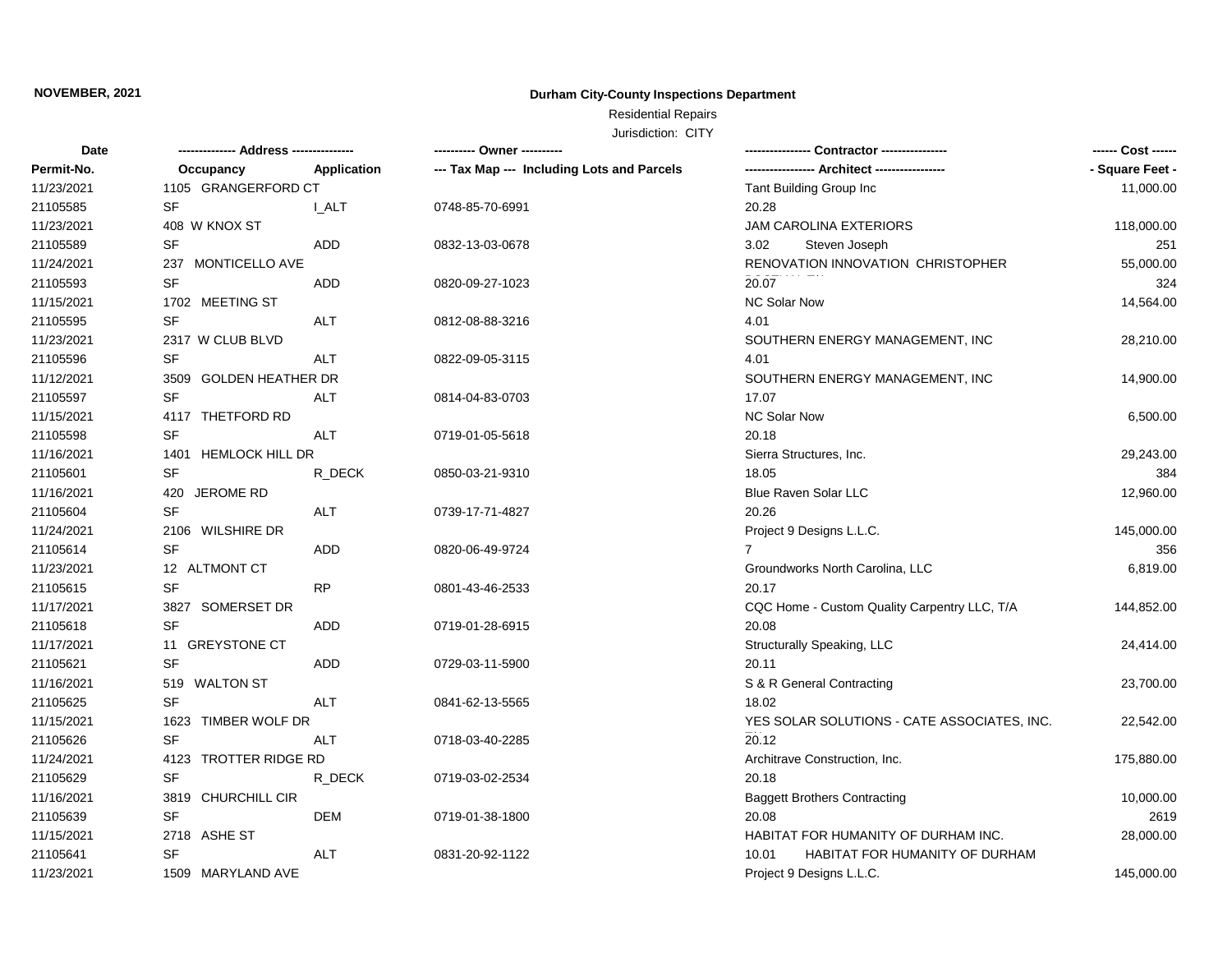## **Durham City-County Inspections Department**

# Residential Repairs

| Date       | -------------- Address --------------- |              | --------- Owner ---------                  | Contractor ---------------               | ------ Cost ------ |
|------------|----------------------------------------|--------------|--------------------------------------------|------------------------------------------|--------------------|
| Permit-No. | Occupancy                              | Application  | --- Tax Map --- Including Lots and Parcels |                                          | - Square Feet -    |
| 21105644   | SF                                     | ADD          | 0822-10-26-9519                            | <b>Riverbank Custom Homes</b><br>4.01    |                    |
| 11/18/2021 | 5036 WAYNE ST                          |              |                                            | Ridgeline Home Builder Inc               | 10,500.00          |
| 21105653   | <b>SF</b>                              | I ALT        | 0729-04-53-9660                            | 20.10                                    |                    |
| 11/30/2021 | 1300 VIRGINIA AVE                      |              |                                            | <b>DANIEL RIOS</b>                       | 1,000.00           |
| 21105664   | <b>SF</b>                              | <b>DEM</b>   | 0822-09-05-8893                            | 4.01                                     |                    |
| 11/16/2021 | 416 FARINTOSH VALLEY LN                |              |                                            | SOUTHERN ENERGY MANAGEMENT, INC          | 17,123.00          |
| 21105665   | SF                                     | ALT          | 0769-03-33-5240                            | 19                                       |                    |
| 11/17/2021 | 1511 ANTHOLOGY DR                      |              |                                            | <b>NC Solar Now</b>                      | 25,142.00          |
| 21105671   | SF                                     | <b>ALT</b>   | 0758-03-32-0422                            | 20.14                                    |                    |
| 11/17/2021 | 1807 E MAIN ST                         |              |                                            | Glasgow Design Build, LLC                | 76,770.00          |
| 21105673   | <b>SF</b>                              | I ALT        | 0831-53-16-8901                            | Leave It To Us<br>10.01                  |                    |
| 11/18/2021 | 203 WHITNEY LN                         |              |                                            | Blue Raven Solar LLC                     | 20,520.00          |
| 21105674   | <b>SF</b>                              | <b>ALT</b>   | 0728-02-67-1396                            | 20.14                                    |                    |
| 11/19/2021 | 2402 GLENDALE AVE                      |              |                                            | Crabtree Spaces, LLC, G                  | 40,000.00          |
| 21105676   | <b>SF</b>                              | <b>I_ALT</b> | 0822-12-97-8052                            | 1.02                                     |                    |
| 11/23/2021 | 3309 SPECTOR ST                        |              |                                            | James Compton                            | 27,675.00          |
| 21105685   | <b>SF</b>                              | I ALT        | 0833-17-11-6034                            | 1.02                                     |                    |
| 11/17/2021 | 6 ANTIOCH CT                           |              |                                            | EMERALD ENERGY LLC.                      | 18,660.00          |
| 21105686   | <b>SF</b>                              | ALT          | 0759-01-19-9990                            | 18.05                                    |                    |
| 11/17/2021 | 1010 NICKELBY ST                       |              |                                            | <b>EMERALD ENERGY LLC.</b>               | 19,450.00          |
| 21105687   | SF                                     | <b>ALT</b>   | 0758-03-04-2087                            | 20.28                                    |                    |
| 11/17/2021 | 1924 WARD ST                           |              |                                            | JDAD LLC DBA RENEW RENOVATIONS & REPAIRS | 19,600.00          |
| 21105688   | <b>SF</b>                              | I ALT        | 0821-17-12-2494                            | 6                                        |                    |
| 11/18/2021 | 2304 N DUKE ST                         |              |                                            | TITAN SOLAR POWER NC, INC.               | 15,540.00          |
| 21105690   | <b>SF</b>                              | ALT          | 0822-08-88-0746                            | 1.02                                     |                    |
| 11/18/2021 | 121 DANEBORG RD                        |              |                                            | TITAN SOLAR POWER NC, INC.               | 22,200.00          |
| 21105691   | <b>SF</b>                              | <b>ALT</b>   | 0850-03-13-5714                            | 18.05                                    |                    |
| 11/18/2021 | 3 TOPEKA CT                            |              |                                            | PURE ENERGY, LLC.                        | 17,216.00          |
| 21105694   | <b>SF</b>                              | <b>ALT</b>   | 0729-03-44-3724                            | 20.10<br>PURE ENERGY, LLC.               |                    |
| 11/18/2021 | 1216 GOLDEN EAGLE DR                   |              |                                            | PURE ENERGY, LLC.                        | 7,747.20           |
| 21105695   | <b>SF</b>                              | ALT          | 0852-03-42-7969                            | PURE ENERGY, LLC.<br>18.04               |                    |
| 11/18/2021 | 1932 BUFFALO WAY                       |              |                                            | PURE ENERGY, LLC.                        | 7,230.72           |
| 21105696   | SF                                     | ALT          | 0842-01-36-0264                            | 18.01<br>PURE ENERGY, LLC.               |                    |
| 11/23/2021 | 1013 VALLEY ROSE WAY                   |              |                                            | Build Moore Exteriors, LLC               | 47,500.00          |
| 21105724   | <b>SF</b>                              | <b>ADD</b>   | 0813-01-27-3191                            | 17.07                                    |                    |
| 11/23/2021 | 506 OXFORDSHIRE LN                     |              |                                            | 8MSolar LLC                              | 21,565.00          |
| 21105736   | <b>SF</b>                              | ALT          | 0708-04-60-2380                            | 20.12                                    |                    |